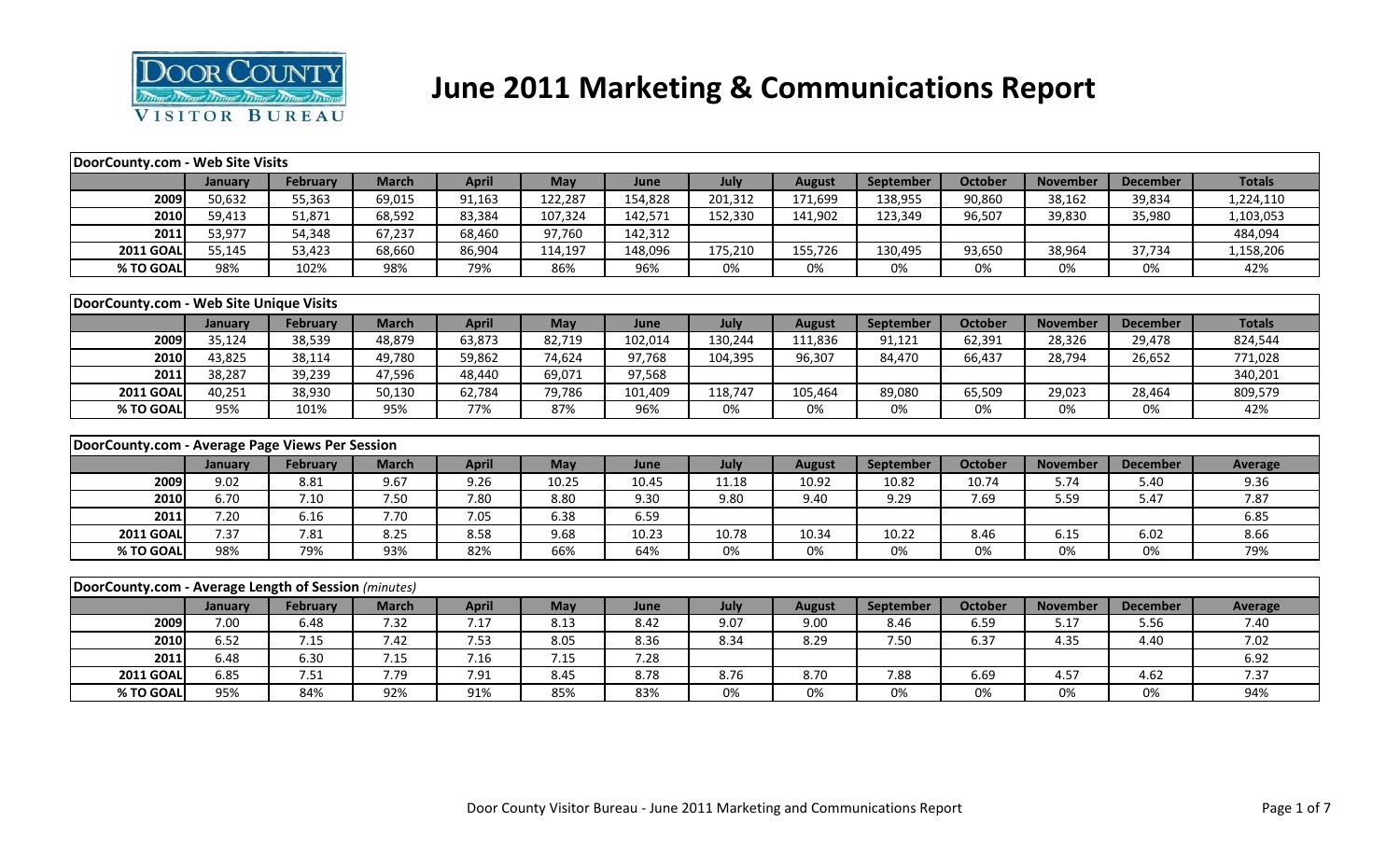| DoorCounty.com - Top Ten Most Requested Pages for the Month |                                  |  |
|-------------------------------------------------------------|----------------------------------|--|
| 1) Where to Stay                                            | 6) /plan your trip               |  |
| 2) Home page                                                | 7) /wheretodine                  |  |
| 3) What to do                                               | 8) where-to-stay/hotel-motel-inn |  |
| 4) /events                                                  | 9) where-to-stay/waterfront      |  |
| 5) where to stay/search-by-date                             | $10)$ /events/                   |  |
|                                                             |                                  |  |
| <b>IDOOrCOURTY COM - TON TAN SOURCAS</b>                    |                                  |  |

| DoorCounty.com - Top Ten Sources |                                   |
|----------------------------------|-----------------------------------|
| 1) google/organic                | 6) search/organic                 |
| 2) (direct)(none)                | 7) aol/organic                    |
| 3) bing/organic                  | 8) mainstreetmoteldc.com/referral |
| 4) yahoo/organic                 | 9) google.com/referral            |
| 5) google/cpc                    | 10) msn/cpc                       |

|      | Social Media: Facebook Post Views |          |                 |         |            |         |       |        |                  |                |                 |                 |               |  |
|------|-----------------------------------|----------|-----------------|---------|------------|---------|-------|--------|------------------|----------------|-----------------|-----------------|---------------|--|
|      | <b>January</b>                    | Februarv | March           | April   | <b>May</b> | June    | July  | August | <b>September</b> | <b>October</b> | <b>November</b> | <b>December</b> | <b>Totals</b> |  |
| 2010 | n/a                               | n/a      | $\cap$<br>3,351 | 4,078   | 3,096      | 6,427   | 1,391 | 5,972  | 3,780            | 4,895          | 4,857           | 3,009           | 43,856        |  |
| 2011 | 199521<br><b>LJJ,JZI</b>          | 193,298  | 178,586         | 114,181 | 163,650    | 216,700 |       |        |                  |                |                 |                 | 1,065,936     |  |

|      | Social Media: Twitter Followers |          |              |              |                     |       |      |               |           |                |                 |                 |               |  |  |
|------|---------------------------------|----------|--------------|--------------|---------------------|-------|------|---------------|-----------|----------------|-----------------|-----------------|---------------|--|--|
|      | January                         | February | <b>March</b> | <b>April</b> | <b>May</b>          | June  | July | <b>August</b> | September | <b>October</b> | <b>November</b> | <b>December</b> | <b>Totals</b> |  |  |
| 2010 | n/a                             | 136      | 176          | 210          | $\mathbf{a}$<br>254 | 291   | 336  | 412           | 472       | 52C            | 652             | 733             | 4,192         |  |  |
| 2011 | 785                             | 825      | 813          | 901          | 955                 | 1,002 |      |               |           |                |                 |                 | 5,281         |  |  |

| Social Media: Blog Page Views |        |          |        |       |            |                |      |                       |                  |                |                 |                 |               |
|-------------------------------|--------|----------|--------|-------|------------|----------------|------|-----------------------|------------------|----------------|-----------------|-----------------|---------------|
|                               | Januar | February | March/ | April | May        | June           | July | <b>August</b>         | <b>September</b> | <b>October</b> | <b>November</b> | <b>December</b> | <b>Totals</b> |
| 2010                          | n/a    | n/a      | n/a    | n/a   | n/a        | n/a            | n/a  | $\sim$ $\sim$<br>-361 | $\sim$<br>∕^     | 24.4<br>214    | 10T<br>16.      | 189             | 057<br>JJ 1   |
| 2011                          | 290    | 139      | 184    | 98    | . . -<br>. | $- - -$<br>, , |      |                       |                  |                |                 |                 | 1,861         |

|                  | <b>Explore The Door Video Travel Show Activity</b> (views/downloads) |                 |       |              |        |        |        |               |                  |                |                 |                 |               |  |
|------------------|----------------------------------------------------------------------|-----------------|-------|--------------|--------|--------|--------|---------------|------------------|----------------|-----------------|-----------------|---------------|--|
|                  | January                                                              | <b>February</b> | March | <b>April</b> | May    | June   | July   | <b>August</b> | <b>September</b> | <b>October</b> | <b>November</b> | <b>December</b> | <b>Totals</b> |  |
| 2009             | 7,834                                                                | 6,752           | 7,466 | 7,324        | 8,515  | 10,647 | 14,250 | 14,051        | 12,452           | 11,104         | 7,096           | 8,392           | 115,883       |  |
| 2010             | 9,638                                                                | 8,126           | 9,670 | 10,518       | 10,963 | 12,829 | 16,608 | 15,617        | 14,336           | 12,512         | 5,789           | 6,635           | 133,241       |  |
| 2011             | 7,042                                                                | 5,958           | 7,755 | 8,587        | 10,163 | 15,234 |        |               |                  |                |                 |                 | 54,739        |  |
| <b>2011 GOAL</b> | 8,371                                                                | 7,269           | 9,206 | 9,600        | 11,028 | 12,836 | 15,797 | 15,216        | 13,967           | 16,706         | 8,269           | 8,973           | 137,238       |  |
| % TO GOAL        | 84%                                                                  | 82%             | 84%   | 89%          | 92%    | 119%   | 0%     | 0%            | 0%               | 0%             | 0%              | 0%              | 40%           |  |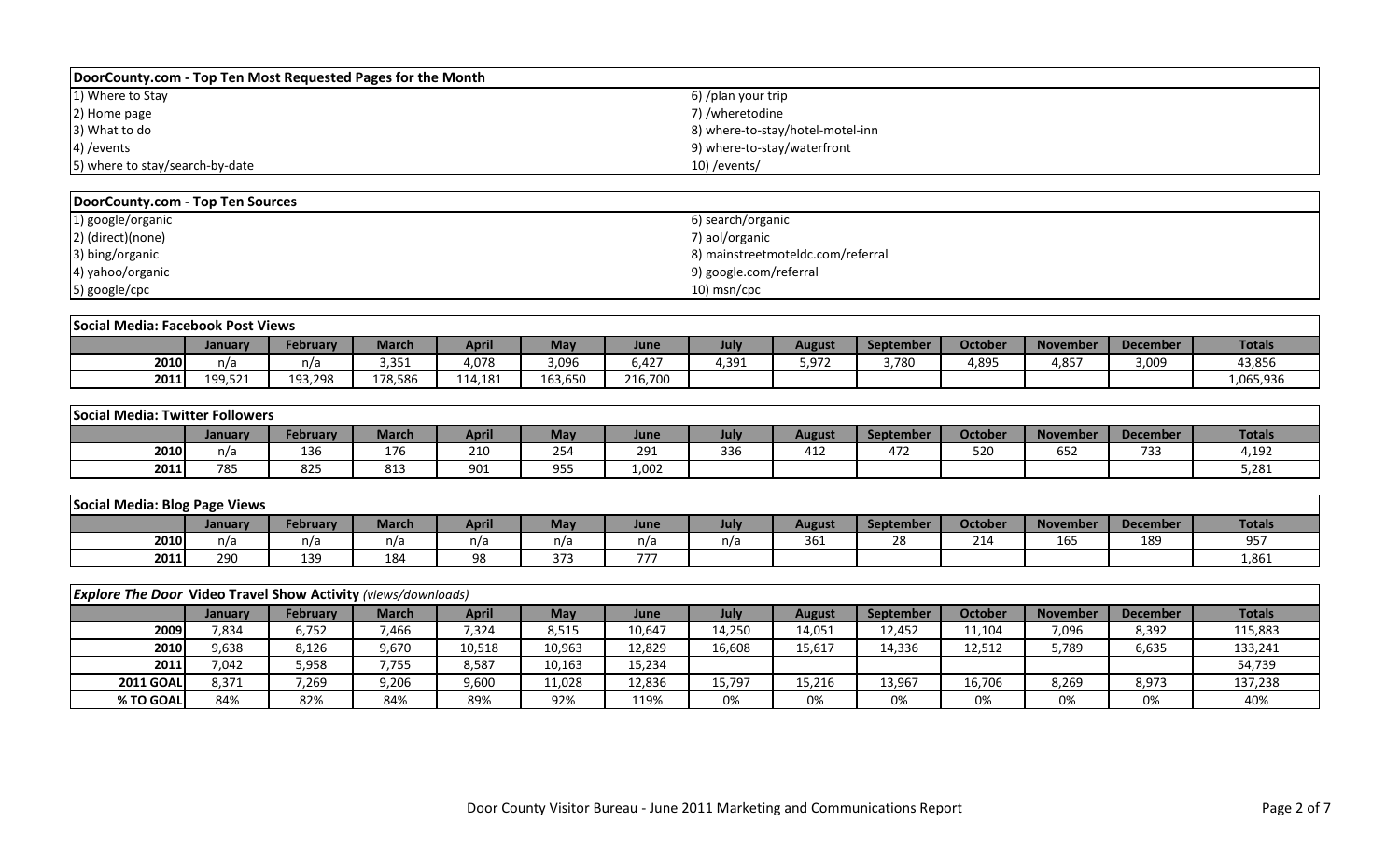| <b>Pay-Per-Click Results</b>                                  |                   |                      |                    |                            |                   |                     |                |                        |                          |                            |                           |                                 |                |
|---------------------------------------------------------------|-------------------|----------------------|--------------------|----------------------------|-------------------|---------------------|----------------|------------------------|--------------------------|----------------------------|---------------------------|---------------------------------|----------------|
|                                                               | January           | <b>February</b>      | <b>March</b>       | <b>April</b>               | May               | June                | July           | <b>August</b>          | September                | <b>October</b>             | <b>November</b>           | <b>December</b>                 | <b>Totals</b>  |
| 2009                                                          | Started March '09 |                      | 3,629              | 7,557                      | 6,177             | 5,567               | 6,361          | 5,654                  | 6,203                    | 3,381                      | 2,186                     | 3,943                           | 50,658         |
| 2010                                                          | 4,614             | 4,385                | 9,300              | 6,582                      | 5,264             | 6,424               | 6,439          | 6,721                  | 6,983                    | 6,507                      | 3,656                     | 3,836                           | 70,711         |
| 2011                                                          | 4,504             | 4,443                | 4,606              | 7,998                      | 8,431             | 8,513               |                |                        |                          |                            |                           |                                 | 38,495         |
| <b>2011 GOAL</b>                                              | 6,666             | 6,666                | 6,668              | 6,667                      | 6,667             | 6,667               | 6,666          | 6,667                  | 6,667                    | 66,667                     | 6,666                     | 6,666                           | 80,000         |
| % TO GOAL                                                     | 68%               | 67%                  | 69%                | 120%                       | 126%              | 128%                | 0%             | 0%                     | 0%                       | 0%                         | 0%                        | 0%                              | 48%            |
|                                                               |                   |                      |                    |                            |                   |                     |                |                        |                          |                            |                           |                                 |                |
| Door County Insider Tip E-Newsletter - Number of E-Mails Sent |                   |                      |                    |                            |                   |                     |                |                        |                          |                            |                           |                                 |                |
|                                                               | January           | <b>February</b>      | <b>March</b>       | <b>April</b>               | May               | June                | July           | <b>August</b>          | <b>September</b>         | <b>October</b>             | <b>November</b>           | <b>December</b>                 | <b>Totals</b>  |
| 2009                                                          | 141,195           | 393,054              | 263,000            | 0 - FOB Post               | 703,048           | 397,470             | 408,306        | 403,777                | 385,086                  | 402,850                    | 382,390                   | 370,018                         | 4,250,194      |
| 2010                                                          | 371,019           | 360,592              | 354,519            | 354,430                    | 789,935           | 338,109             | 384,033        | 561,135                | 1,067,900                | 530,701                    | 538,905                   | 535,579                         | 6,186,857      |
| 2011                                                          | 515,962           | 595,083              | 510,210            | 504,288                    | 583,245           | 493,554             |                |                        |                          |                            |                           |                                 | 3,202,342      |
| <b>2011 GOAL</b>                                              | 515,571           | 515,571              | 515,571            | 515,571                    | 515,571           | 515,571             | 515,571        | 515,571                | 515,571                  | 515,571                    | 515,571                   | 515,573                         | 6,186,857      |
| % TO YTD GOAL                                                 | 100%              | 115%                 | 99%                | 98%                        | 113%              | 96%                 | 0%             | 0%                     | 0%                       | 0%                         | 0%                        | 0%                              | 52%            |
| Door County Insider Tip E-Newsletter - Open Rates             |                   |                      |                    |                            |                   |                     |                |                        |                          |                            |                           |                                 |                |
|                                                               | January           | <b>February</b>      | <b>March</b>       | <b>April</b>               | May               | June                | July           | <b>August</b>          | <b>September</b>         | <b>October</b>             | <b>November</b>           | <b>December</b>                 | <b>Average</b> |
| 2009                                                          | 19.67%            | 17.34%               | 13.98%             | 0 - FOB Post               | 12.60%            | 15.63%              | 14.56%         | 15.45%                 | 16.49%                   | 10.71%                     | 9.00%                     | 9.31%                           | 14.07%         |
| 2010                                                          | 15.00%            | 13.46%               | 12.70%             | 14.40%                     | 15.05%            | 14.31%              | 12.70%         | 14.30%                 | 13.19%                   | 11.55%                     | 9.13%                     | 9.94%                           | 12.98%         |
| 2011                                                          | 14.52%            | 9.00%                | 13.16%             | 12.08%                     | 11.00%            | 14.35%              |                |                        |                          |                            |                           |                                 | 12.35%         |
| <b>2011 GOAL</b>                                              | 16.39%            | 15.50%               | 13.74%             | 14.83%                     | 14.23%            | 15.41%              | 14.03%         | 15.31%                 | 15.28%                   | 11.46%                     | 9.09%                     | 9.90%                           | 13.37%         |
| % TO GOAL                                                     | 88.59%            | 58.05%               | 95.78%             | 81.46%                     | 77.30%            | 93.12%              | 0.00%          | 0.00%                  | 0.00%                    | 0.00%                      | 0.00%                     | 0.00%                           | 92.38%         |
|                                                               |                   |                      |                    |                            |                   |                     |                |                        |                          |                            |                           |                                 |                |
| Door County Insider Tip E-Newsletter - Click Thru's           |                   |                      |                    |                            |                   |                     |                |                        |                          |                            |                           |                                 |                |
|                                                               | January           | February             | <b>March</b>       | <b>April</b>               | May               | June                | July           | <b>August</b>          | September                | <b>October</b>             | <b>November</b>           | <b>December</b>                 | <b>Average</b> |
| 2009                                                          | 3.00%             | 2.28%                | 7.02%              | 0 - FOB Post               | 9.21%             | 4.74%               | 4.05%          | 4.25%                  | 4.70%                    | 2.16%                      | 2.08%                     | 2.02%                           | 4.14%          |
| 2010                                                          | 3.57%             | 3.80%                | 3.11%              | 2.96%                      | 3.01%             | 3.51%               | 2.96%          | 2.25%                  | 3.02%                    | 2.69%                      | 1.69%                     | 2.05%                           | 2.89%          |
| 2011                                                          | 3.55%             | 15.20%               | 3.19%              | 4.31%                      | 18.00%            | 2.94%               |                |                        |                          |                            |                           |                                 | 7.87%          |
| <b>2011 GOAL</b>                                              | 3.67%             | 3.90%                | 3.20%              | 3.04%                      | 3.10%             | 3.61%               | 3.04%          | 2.31%                  | 3.11%                    | 2.77%                      | 1.74%                     | 2.16%                           | 2.97%          |
| % TO GOAL                                                     | 96.73%            | 389.74%              | 99.69%             | 141.78%                    | 580.65%           | 81.44%              | 0.00%          | 0.00%                  | 0.00%                    | 0.00%                      | 0.00%                     | 0.00%                           | 264.74%        |
|                                                               |                   |                      |                    |                            |                   |                     |                |                        |                          |                            |                           |                                 |                |
| <b>Advertising - Programs &amp; Campaigns</b>                 |                   |                      |                    |                            |                   |                     |                |                        |                          |                            |                           |                                 |                |
| 2009                                                          |                   | <b>February</b>      | <b>March</b>       | <b>April</b><br>Image/FOB* | May<br>Image/FOB* | June                | July           | <b>August</b><br>KSD** | September<br>Image/KSD** | <b>October</b><br>$HHN***$ | <b>November</b><br>HHN*** | <b>December</b><br>$HHN/NOR***$ |                |
| 2010                                                          | Image<br>No ads   | No ads<br><b>NOR</b> | Image<br>NOR/Image | Image/FOB*                 | Image/FOB*        | Image<br>Image/FOB* | Image<br>Image | Image/KSD              | Image.KSD**              | Image                      | HHN***                    | HHN/NOR****                     |                |
|                                                               | Image/NOR         | <b>NOR</b>           | NOR/Image          | Image/FOB*                 | Image/FOB*        | Image/LGBT          |                |                        |                          |                            |                           |                                 |                |
| 2011                                                          |                   |                      |                    |                            |                   |                     |                |                        |                          |                            |                           |                                 |                |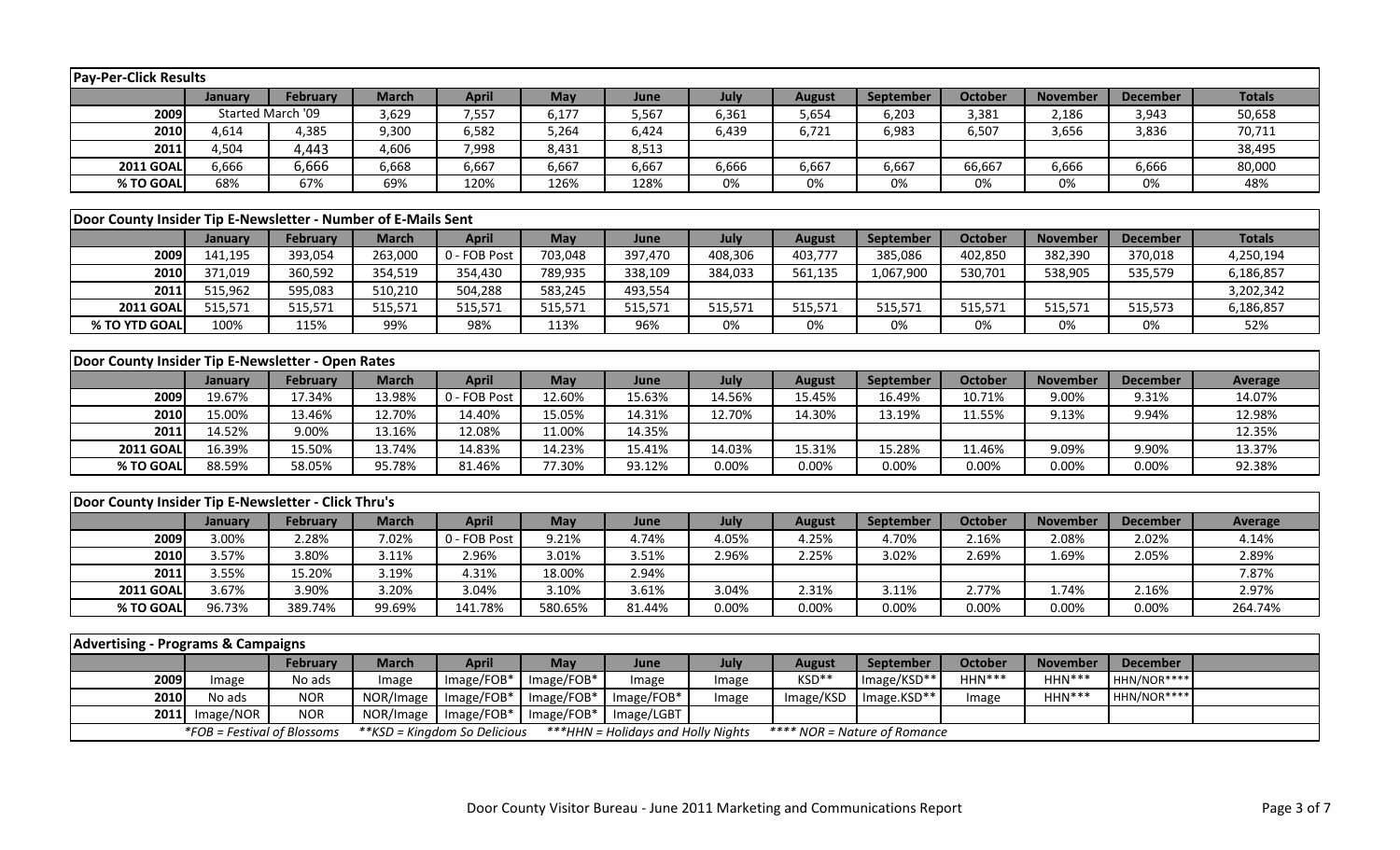| <b>Advertising - Gross Impressions</b>                |              |                 |              |                 |                    |           |             |               |                  |                |                 |                 |               |
|-------------------------------------------------------|--------------|-----------------|--------------|-----------------|--------------------|-----------|-------------|---------------|------------------|----------------|-----------------|-----------------|---------------|
|                                                       | January      | <b>February</b> | <b>March</b> | <b>April</b>    | May                | June      | July        | <b>August</b> | <b>September</b> | <b>October</b> | <b>November</b> | <b>December</b> | <b>Total</b>  |
| 2009                                                  | 135,000      | $\Omega$        | 2,493,141    | 12,177,932      | 15,421,237         | 4,938,791 | 905,436     | 1,091,428     | 5,082,822        | 1,687,580      | 4,552,012       | 230,715         | 48,716,094    |
| 2010                                                  | $\mathbf 0$  | 1,009,657       | 996,461      | 5,191,602       | 7,704,781          | 2,417,705 | 2,350,861   | 1,497,739     | 9,848,936        | 801,682        | 774,004         | 20,000          | 32,613,428    |
| 2011                                                  | 1,266,927    | 1,646,702       | 457,746      | 2,599,887       | 2,968,615          | 5,147,328 |             |               |                  |                |                 |                 | 14,087,205    |
| <b>2011 GOAL</b>                                      | 1,007,755    | 1,679,591       | 1,343,673    | 2,015,511       | 10,077,549         | 2,687,346 | 2,351,428   | 1,679,592     | 8,397,957        | 1,007,755      | 1,007,755       | 335,918         | 33,591,830    |
| % TO GOAL                                             | 126%         | 98%             | 34%          | 129%            | 29%                | 192%      | 0%          | 0%            | 0%               | 0%             | 0%              | 0%              | 42%           |
|                                                       |              |                 |              |                 |                    |           |             |               |                  |                |                 |                 |               |
| <b>Advertising - Media Placed 2011</b>                |              |                 |              |                 |                    |           |             |               |                  |                |                 |                 |               |
|                                                       | January      | <b>February</b> | <b>March</b> | <b>April</b>    | May                | June      | July        | <b>August</b> | September        | <b>October</b> | <b>November</b> | <b>December</b> | <b>Total</b>  |
| <b>Total Paid</b>                                     | \$10,659     | \$14,874        | \$13,282     | \$25,668        | \$82,626           | \$74,223  |             |               |                  |                |                 |                 | \$221,332     |
| <b>Co-Op Dollars</b>                                  | \$0          | \$0             | \$0          | \$750           | \$0                | \$24,376  |             |               |                  |                |                 |                 | \$25,126      |
| <b>Barter Dollars</b>                                 | \$5,540      | \$294           | \$294        | \$50            | $\overline{\xi_0}$ | \$30,278  |             |               |                  |                |                 |                 | \$36,456      |
| <b>Unpaid Dollars</b>                                 | \$2,353      | \$0             | \$0          | $\overline{50}$ | \$11,612           | \$1,500   |             |               |                  |                |                 |                 | \$15,465      |
|                                                       |              |                 |              |                 |                    |           |             |               |                  |                |                 |                 |               |
| <b>Media Marketing Program - Impressions</b>          |              |                 |              |                 |                    |           |             |               |                  |                |                 |                 |               |
|                                                       | January      | February        | <b>March</b> | <b>April</b>    | May                | June      | July        | <b>August</b> | September        | <b>October</b> | <b>November</b> | <b>December</b> | <b>Totals</b> |
| 2009                                                  | 448,260      | 69,265          | 619,860      | 2,006,298       | 3,176,532          | 192,000   | 952,301     | 850,693       | 610,309          | 2,865,331      | 1,191,298       | 2,661,086       | 15,643,233    |
| 2010                                                  | 1,017,295    | 304,649         | 1,562,351    | 1,315,770       | 738,046            | 213,955   | 16,055,478  | 805,595       | 853,768          | 903,207        | 313,088         | 460,000         | 24,543,202    |
| 2011                                                  | 1,187,039    | 647,731         | 531,435      | 1,478,634       | 257,400            | 301,217   |             |               |                  |                |                 |                 | 4,403,456     |
| <b>2011 GOAL</b>                                      | 465,922      | 374,227         | 939,259      | 1,895,188       | 2,342,914          | 433,680   | 4,913,077   | 861,241       | 990,422          | 2,302,266      | 710,748         | 1,997,476       | 18,226,420    |
| % TO GOAL                                             | 255%         | 173%            | 57%          | 78%             | 11%                | 69%       | 0%          | 0%            | 0%               | 0%             | 0%              | 0%              | 24%           |
|                                                       |              |                 |              |                 |                    |           |             |               |                  |                |                 |                 |               |
| Media Marketing Program - Ad Value Equivalency        |              |                 |              |                 |                    |           |             |               |                  |                |                 |                 |               |
|                                                       | January      | <b>February</b> | <b>March</b> | <b>April</b>    | May                | June      | July        | <b>August</b> | September        | <b>October</b> | <b>November</b> | <b>December</b> | <b>Totals</b> |
| 2009                                                  | \$70,800     | \$5,763         | \$132,004    | \$228,959       | \$148,175          | \$18,888  | \$100,253   | \$97,522      | \$42,473         | \$47,271       | \$111,276       | \$150,130       | \$1,153,514   |
| 2010                                                  | \$37,936     | \$16,443        | \$361,125    | \$67,217        | \$46,351           | \$102,304 | \$421,940   | \$23,316      | \$173,883        | \$24,835       | \$70,052        | \$57,350        | \$1,402,752   |
| 2011                                                  | \$74,363     | \$58,692        | \$77,286     | \$50,035        | \$8,777            | \$38,525  |             |               |                  |                |                 |                 | \$307,678     |
| <b>2011 GOAL</b>                                      | \$55,677     | \$77,125        | \$201,846    | \$145,610       | \$199,290          | \$65,565  | \$222,999   | \$80,441      | \$123,880        | \$62,893       | \$75,801        | \$147,735       | \$1,458,862   |
| % TO GOAL                                             | 134%         | 76%             | 38%          | 34%             | 4%                 | 59%       | 0%          | 0%            | 0%               | 0%             | 0%              | 0%              | 21%           |
|                                                       |              |                 |              |                 |                    |           |             |               |                  |                |                 |                 |               |
| <b>Media Marketing Program - Visiting Journalists</b> |              |                 |              |                 |                    |           |             |               |                  |                |                 |                 |               |
|                                                       | January      | <b>February</b> | <b>March</b> | <b>April</b>    | <b>May</b>         | June      | July        | <b>August</b> | September        | October        | <b>November</b> | <b>December</b> | <b>Totals</b> |
| 2009                                                  | $\mathbf 0$  | 13              | $\mathbf 0$  | 0               | $\mathbf 0$        | 17        | $\mathbf 0$ | 0             | 0                | 16             | 0               | 6               | 52            |
| 2010                                                  | $\mathbf 0$  | 12              | $\mathbf 0$  | 0               | 14                 | 18        | $\mathbf 0$ | $\mathbf 0$   | 11               | 11             | $\pmb{0}$       | $\mathbf{1}$    | 67            |
| 2011                                                  | $\mathbf 0$  | 13              | $\mathbf 0$  | 0               | 13                 | 14        |             |               |                  |                |                 |                 | 40            |
| <b>2011 GOAL</b>                                      | $\mathbf{0}$ | 12              | $\mathbf 0$  | $\mathbf 0$     | 12                 | 12        | $\mathbf 0$ | $\mathbf 0$   | 12               | 12             | 0               | $\pmb{0}$       | 60            |
| % TO GOAL                                             |              | 108%            |              |                 | 108%               | 117%      |             |               | 0%               | 0%             |                 |                 | 67%           |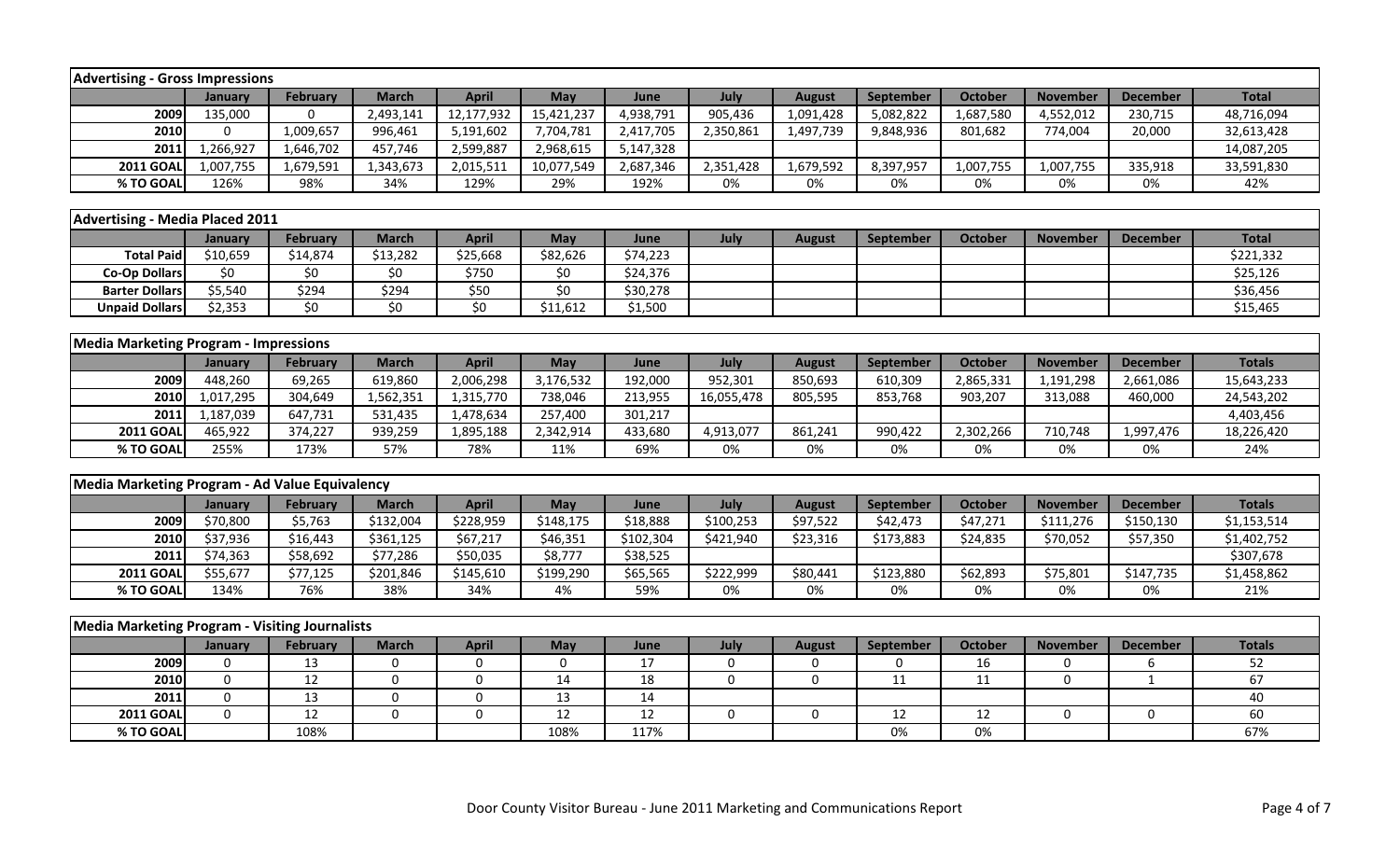| Media Monitoring - Publicity Value (Cision) |                 |                 |                |                 |                |                 |                 |                |                  |                |                 |                 |               |
|---------------------------------------------|-----------------|-----------------|----------------|-----------------|----------------|-----------------|-----------------|----------------|------------------|----------------|-----------------|-----------------|---------------|
|                                             | January         | <b>February</b> | <b>March</b>   | <b>April</b>    | May            | June            | July            | <b>August</b>  | September        | <b>October</b> | <b>November</b> | <b>December</b> | <b>Totals</b> |
| 2009                                        | \$92,657        | \$101,075       | \$113,937      | \$145,862       | \$302,359      | \$246,944       | \$212,829       | \$150,699      | \$67,750         | \$325,228      | \$32,522        | \$59,646        | \$1,851,510   |
| 2010                                        | \$267,948       | \$162,592       | \$123,631      | \$128,682       | \$717,013      | \$153,716       | \$338,534       | \$207,042      | \$232,090        | \$176,386      | \$166,130       | \$34,037        | \$2,707,803   |
| 2011                                        | \$359,058       | \$94,993        | \$71,452       | \$188,681       | \$1,034,872    | \$428,316       |                 |                |                  |                |                 |                 | \$2,177,371   |
| <b>2011 GOAL</b>                            | \$143,150       | \$110,084       | \$204,027      | \$89,549        | \$518,410      | \$316,995       | \$363,879       | \$356,171      | \$276,914        | \$201,173      | \$189,565       | \$208,666       | \$2,978,583   |
| % TO GOAL                                   | 251%            | 86%             | 35%            | 211%            | 200%           | 135%            | 0%              | 0%             | 0%               | 0%             | 0%              | 0%              | 73%           |
|                                             |                 |                 |                |                 |                |                 |                 |                |                  |                |                 |                 |               |
| <b>Group Tour Contacts</b>                  |                 |                 |                |                 |                |                 |                 |                |                  |                |                 |                 |               |
|                                             | January         | <b>February</b> | <b>March</b>   | <b>April</b>    | May            | June            | July            | <b>August</b>  | September        | October        | <b>November</b> | <b>December</b> | <b>Totals</b> |
| 2009                                        | $\mathbf 0$     | 38              | 0              | 25              | 296            | 60              | 100             | 310            | 9                | 74             | 24              | 58              | 994           |
| 2010                                        | 67              | 151             | 191            | 21              | 19             | 36              | 26              | 376            | 169              | 104            | 102             | 82              | 1,344         |
| 2011                                        | 47              | 181             | 130            | 198             | 20             | 39              |                 |                |                  |                |                 |                 | 615           |
| <b>2011 GOAL</b>                            | 43              | 128             | 128            | 30              | 190            | $\overline{92}$ | 72              | 400            | 110              | 110            | 73              | 82              | 1,478         |
| % TO GOAL                                   | 109%            | 141%            | 102%           | 660%            | 11%            | 42%             | 0%              | 0%             | 0%               | 0%             | 0%              | 0%              | 42%           |
|                                             |                 |                 |                |                 |                |                 |                 |                |                  |                |                 |                 |               |
| <b>Group Tour Inquiries</b>                 |                 |                 |                |                 |                |                 |                 |                |                  |                |                 |                 |               |
|                                             | January         | <b>February</b> | <b>March</b>   | <b>April</b>    | May            | June            | July            | <b>August</b>  | September        | <b>October</b> | <b>November</b> | <b>December</b> | <b>Totals</b> |
| 2009                                        | 7               | 4               | -1             | 14              | -1             | 6               | $\overline{7}$  | $\overline{2}$ | 3                | 8              | 6               | 3               | 62            |
| 2010                                        | 14              | 13              | $\overline{3}$ | 8               | 10             | $\overline{4}$  | $\overline{10}$ | $\overline{9}$ | $\overline{17}$  | $6\phantom{a}$ | 8               | $\overline{7}$  | 109           |
| 2011                                        | 16              | 13              | 14             | 18              | 20             | 15              |                 |                |                  |                |                 |                 | 96            |
| <b>2011 GOAL</b>                            | 16              | 16              | $\overline{4}$ | 9               | 11             | 5               | 11              | 8              | 18               | $\overline{7}$ | 8               | $\overline{7}$  | 120           |
| % TO GOAL                                   | 100%            | 81%             | 350%           | 200%            | 182%           | 300%            | 0%              | 0%             | 0%               | 0%             | 0%              | 0%              | 80%           |
|                                             |                 |                 |                |                 |                |                 |                 |                |                  |                |                 |                 |               |
| <b>Meeting/Event Planner Contacts</b>       |                 |                 |                |                 |                |                 |                 |                |                  |                |                 |                 |               |
|                                             | January         | <b>February</b> | <b>March</b>   | <b>April</b>    | May            | June            | July            | <b>August</b>  | <b>September</b> | October        | <b>November</b> | <b>December</b> | <b>Totals</b> |
| 2009                                        | $\Omega$        | 1               | 0              | 89              | 8              | 167             | 27              | 266            | 3                | 9              | 17              | 64              | 651           |
| 2010                                        | 438             | 507             | $10\,$         | 19              | 36             | 20              | 36              | 305            | 42               | 122            | 30              | 23              | 1,588         |
| 2011                                        | 59              | 71              | 17             | 56              | 280            | 429             |                 |                |                  |                |                 |                 | 912           |
| <b>2011 GOAL</b>                            | 87              | 257             | 117            | 135             | 152            | $\overline{35}$ | 52              | 332            | 170              | 223            | 152             | 35              | 1,747         |
| % TO GOAL                                   | 68%             | 28%             | 15%            | 41%             | 184%           | 1226%           | 0%              | $0\%$          | $0\%$            | 0%             | 0%              | 0%              | 52%           |
|                                             |                 |                 |                |                 |                |                 |                 |                |                  |                |                 |                 |               |
| <b>Meeting/Event Planner Inquiries</b>      |                 |                 |                |                 |                |                 |                 |                |                  |                |                 |                 |               |
|                                             | January         | February        | <b>March</b>   | <b>April</b>    | May            | June            | July            | <b>August</b>  | <b>September</b> | October        | <b>November</b> | <b>December</b> | <b>Totals</b> |
| 2009                                        | $\mathbf{1}$    | $\mathbf{1}$    | $\mathbf 0$    | $\overline{2}$  | $\overline{2}$ | $\overline{2}$  | 11              | 5              | $\mathbf{1}$     | 6              | 8               | 6               | 45            |
| 2010                                        | 16              | 12              | $\overline{7}$ | 13              | 27             | 19              | 32              | 33             | 27               | 17             | 17              | 15              | 235           |
| 2011                                        | 43              | $\overline{39}$ | 47             | $\overline{33}$ | 69             | 51              |                 |                |                  |                |                 |                 | 282           |
| <b>2011 GOAL</b>                            | $\overline{20}$ | 15              | 9              | 15              | 30             | $\overline{21}$ | 34              | 34             | 28               | 18             | 18              | 17              | 259           |
| % TO GOAL                                   | 215%            | 260%            | 522%           | 220%            | 230%           | 243%            | 0%              | 0%             | 0%               | 0%             | 0%              | 0%              | 109%          |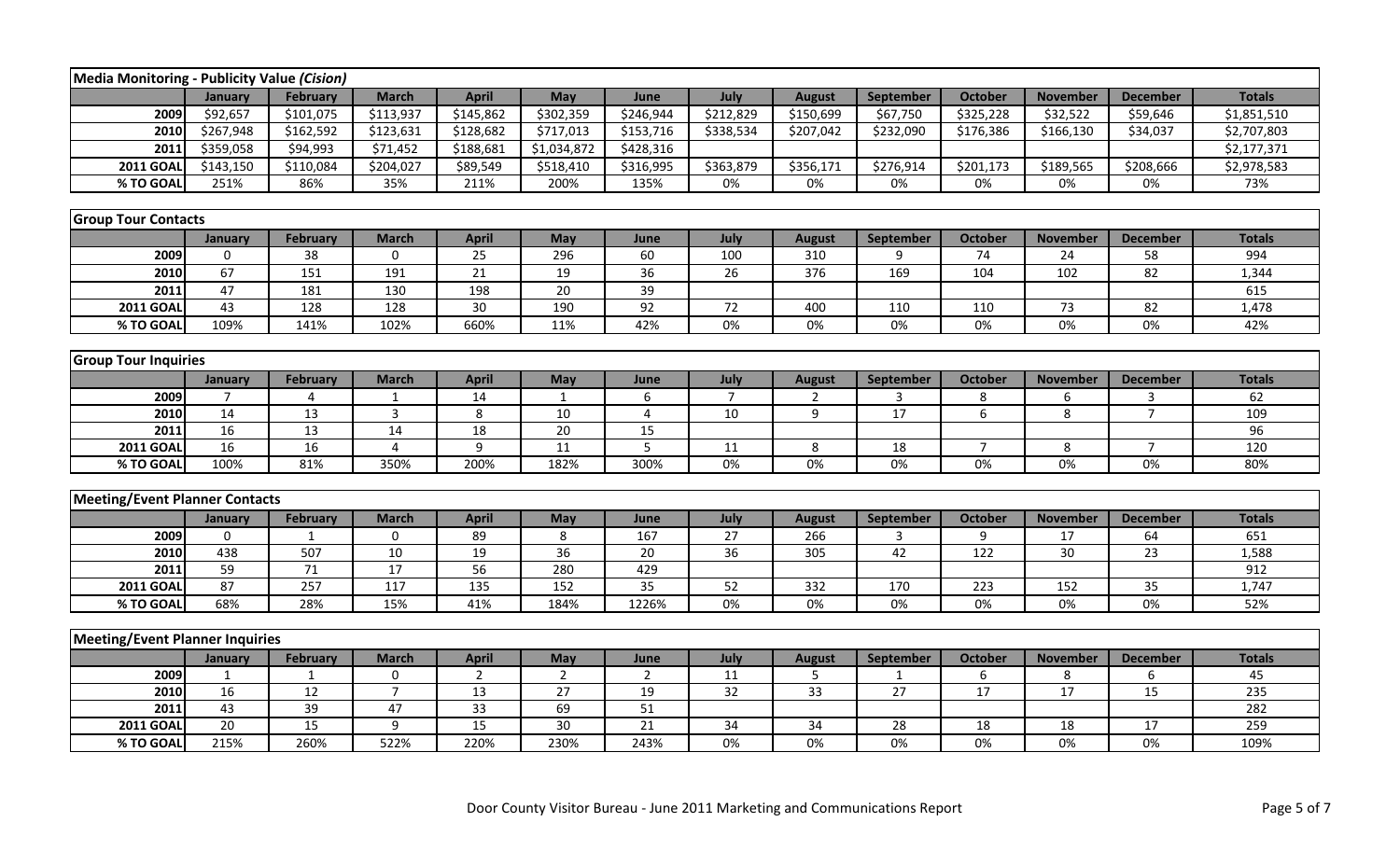| <b>Trade Show Participation</b>                        |              |                 |                |              |             |                |              |               |                  |                |                 |                 |                          |  |
|--------------------------------------------------------|--------------|-----------------|----------------|--------------|-------------|----------------|--------------|---------------|------------------|----------------|-----------------|-----------------|--------------------------|--|
|                                                        | January      | <b>February</b> | <b>March</b>   | <b>April</b> | May         | June           | July         | <b>August</b> | September        | <b>October</b> | <b>November</b> | <b>December</b> | <b>Totals</b>            |  |
| 2009                                                   | $\mathbf{0}$ |                 | $\Omega$       | $\Omega$     | $\mathbf 0$ | $\overline{2}$ | $\mathbf{0}$ | 0             |                  |                | $\Omega$        |                 | 6                        |  |
| 2010                                                   | $\mathbf{1}$ |                 |                | $\mathbf 0$  | $\mathbf 0$ |                | $\Omega$     | $\mathbf 0$   | $\Omega$         | $\overline{2}$ | $\Omega$        | $\mathbf{1}$    | $\overline{\phantom{a}}$ |  |
| 2011                                                   | $\Omega$     |                 | $\overline{2}$ | $\mathbf 0$  | $\Omega$    |                |              |               |                  |                |                 |                 | 4                        |  |
|                                                        |              |                 |                |              |             |                |              |               |                  |                |                 |                 |                          |  |
| Door County Welcome Center - Visitors                  |              |                 |                |              |             |                |              |               |                  |                |                 |                 |                          |  |
|                                                        | January      | February        | <b>March</b>   | <b>April</b> | May         | June           | July         | <b>August</b> | September        | <b>October</b> | <b>November</b> | <b>December</b> | <b>Totals</b>            |  |
| 2009                                                   | 651          | 677             | 836            | 1,105        | 3,847       | 6,181          | 9,717        | 8,604         | 6,428            | 5,116          | 1,053           | 678             | 44,893                   |  |
| 2010                                                   | 604          | 687             | 1,087          | 1,312        | 5,058       | 8,221          | 14,693       | 12,954        | 8,447            | 7,861          | 1,174           | 1,020           | 63,118                   |  |
| 2011                                                   | 772          | 850             | 1,053          | 1,220        | 5,415       | 7,704          |              |               |                  |                |                 |                 | 17,014                   |  |
|                                                        |              |                 |                |              |             |                |              |               |                  |                |                 |                 |                          |  |
| <b>Visitor Guide Requests</b>                          |              |                 |                |              |             |                |              |               |                  |                |                 |                 |                          |  |
|                                                        | January      | <b>February</b> | <b>March</b>   | <b>April</b> | May         | June           | July         | <b>August</b> | September        | <b>October</b> | <b>November</b> | <b>December</b> | <b>Totals</b>            |  |
| 2009                                                   | 2,739        | 7,084           | 3,898          | 4,262        | 5,781       | 5,616          | 7,804        | 5,903         | 3,942            | 2,946          | 1,125           | 584             | 51,684                   |  |
| 2010                                                   | 5,961        | 2,258           | 3,102          | 4,817        | 2,202       | 7,985          | 6,240        | 4,808         | 2,939            | 1,794          | 1,094           | 104             | 43,304                   |  |
| 2011                                                   | 6,137        | 2,086           | 2,509          | 2,953        | 3,133       | 4,591          |              |               |                  |                |                 |                 | 21,409                   |  |
| <b>2011 GOAL</b>                                       | 4,252        | 4,220           | 3,279          | 4,320        | 3,628       | 6,536          | 6,581        | 5,023         | 3,214            | 2,195          | 1,049           | 306             | 44,603                   |  |
| % TO GOAL                                              | 144%         | 49%             | 77%            | 68%          | 86%         | 70%            | 0%           | 0%            | 0%               | 0%             | 0%              | 0%              | 48%                      |  |
|                                                        |              |                 |                |              |             |                |              |               |                  |                |                 |                 |                          |  |
| Incoming Telephone Calls to Visitor Information Center |              |                 |                |              |             |                |              |               |                  |                |                 |                 |                          |  |
|                                                        | January      | February        | <b>March</b>   | <b>April</b> | <b>May</b>  | June           | July         | <b>August</b> | <b>September</b> | <b>October</b> | <b>November</b> | <b>December</b> | <b>Totals</b>            |  |
| 2009                                                   |              |                 |                |              | 1,379       | 2,452          | 1,916        | 1,977         | 1,655            | 1,655          | 406             | 499             | 11,939                   |  |
| 2010                                                   | 586          | 616             | 877            | 1,009        | 1,415       | 1,752          | 2,357        | 2,041         | 1,732            | 1,490          | 405             | 632             | 14,912                   |  |
| 2011                                                   | N/A          | 626             | 729            | 765          | 1,182       | 1,710          |              |               |                  |                |                 |                 | 5,012                    |  |

 *New telephone system began tracking incoming calls in May, 2009.*